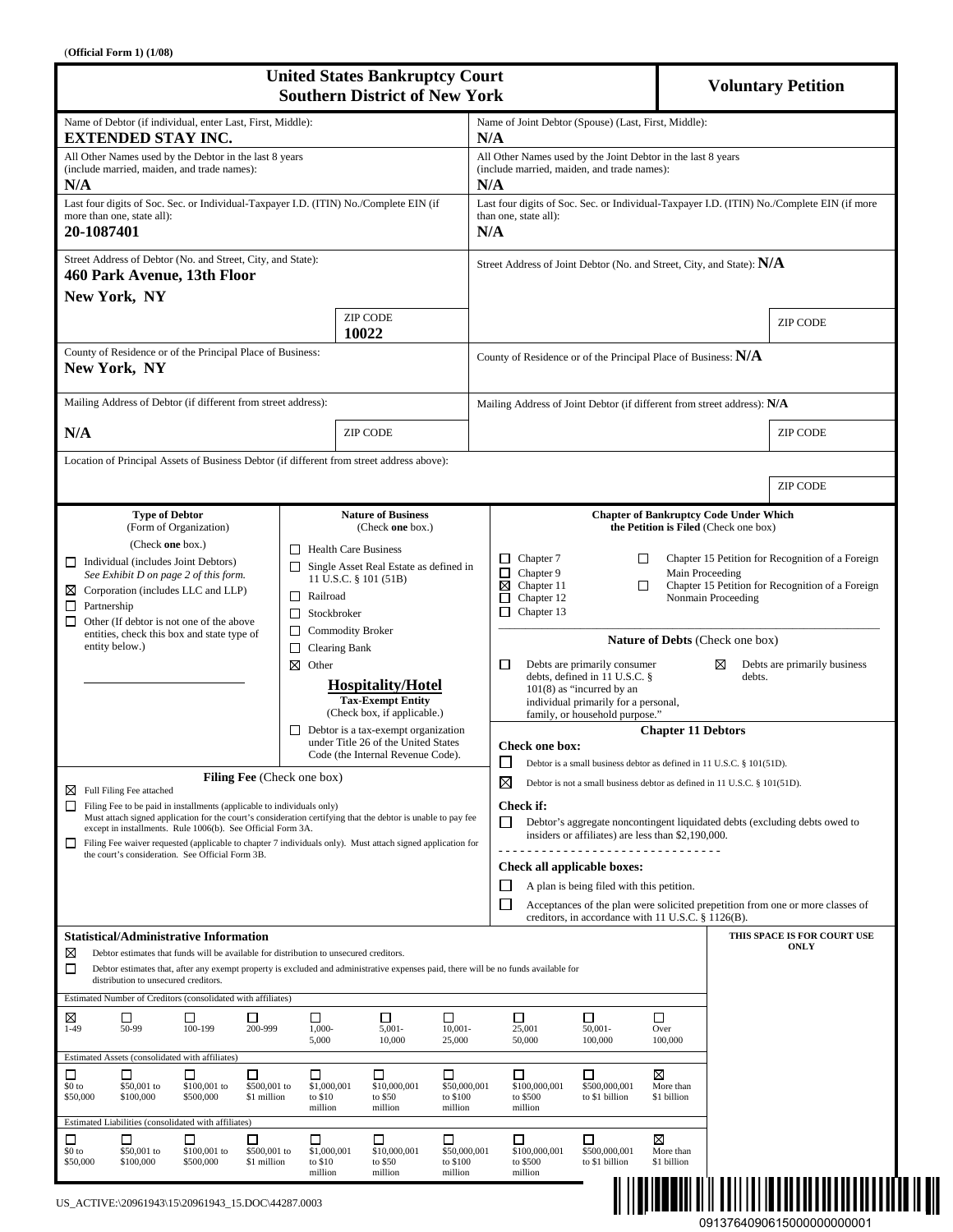#### (**Official Form 1) (1/08**)

| FORM B1, Page 2 |
|-----------------|
|-----------------|

|                              |                                                                                                                                                                                                                                                                                                                                                                                                                        |                                                                                                                                                                                                                                                                                                                                                                                                                                                                                                   | PONM DI, Fage 2                               |  |
|------------------------------|------------------------------------------------------------------------------------------------------------------------------------------------------------------------------------------------------------------------------------------------------------------------------------------------------------------------------------------------------------------------------------------------------------------------|---------------------------------------------------------------------------------------------------------------------------------------------------------------------------------------------------------------------------------------------------------------------------------------------------------------------------------------------------------------------------------------------------------------------------------------------------------------------------------------------------|-----------------------------------------------|--|
| <b>Voluntary Petition</b>    | (This page must be completed and filed in every case)                                                                                                                                                                                                                                                                                                                                                                  | Name of Debtor(s):<br><b>EXTENDED STAY INC.</b>                                                                                                                                                                                                                                                                                                                                                                                                                                                   |                                               |  |
|                              |                                                                                                                                                                                                                                                                                                                                                                                                                        | All Prior Bankruptcy Case Filed Within Last 8 Years (If more than two, attach additional sheet.)                                                                                                                                                                                                                                                                                                                                                                                                  |                                               |  |
| Location<br>Where Filed:     | N/A                                                                                                                                                                                                                                                                                                                                                                                                                    | Case Number:<br>N/A                                                                                                                                                                                                                                                                                                                                                                                                                                                                               | Date Filed:<br>N/A                            |  |
| Location<br>Where Filed:     | N/A                                                                                                                                                                                                                                                                                                                                                                                                                    | Case Number:<br>N/A                                                                                                                                                                                                                                                                                                                                                                                                                                                                               | Date Filed:<br>N/A                            |  |
|                              | Pending Bankruptcy Case Filed by any Spouse, Partner or Affiliate of this Debtor (If more than one, attach additional sheet.)                                                                                                                                                                                                                                                                                          |                                                                                                                                                                                                                                                                                                                                                                                                                                                                                                   |                                               |  |
| Name of Debtor:              | <b>See Attached Schedule 1</b>                                                                                                                                                                                                                                                                                                                                                                                         | Case Number:<br><b>See Attached Schedule 1</b>                                                                                                                                                                                                                                                                                                                                                                                                                                                    | Date Filed:<br><b>See Attached Schedule 1</b> |  |
| District:                    | <b>Southern District of New York</b>                                                                                                                                                                                                                                                                                                                                                                                   | Relationship:<br><b>Affiliates</b>                                                                                                                                                                                                                                                                                                                                                                                                                                                                | Judge:<br>Pending                             |  |
| N/A                          | <b>Exhibit A</b><br>(To be completed if debtor is required to file periodic reports (e.g., forms 10K and 10Q)<br>with the Securities and Exchange Commission pursuant to Section 13 or 15(d) of the<br>Securities Exchange Act of 1934 and is requesting relief under chapter 11.)                                                                                                                                     | <b>Exhibit B</b><br>(To be completed if debtor is an individual<br>whose debts are primarily consumer debts.)<br>I, the attorney for the petitioner named in the foregoing petition, declare that I have informed<br>the petitioner that [he or she] may proceed under chapter 7, 11, 12, or 13 of title 11, United<br>States Code, and have explained the relief available under each such chapter. I further certify<br>that I have delivered to the debtor the notice required by $\S$ 342(b). |                                               |  |
|                              |                                                                                                                                                                                                                                                                                                                                                                                                                        | Х<br>Signature of Attorney for Debtor(s)                                                                                                                                                                                                                                                                                                                                                                                                                                                          |                                               |  |
| □                            | Exhibit A is attached and made a part of this petition.                                                                                                                                                                                                                                                                                                                                                                |                                                                                                                                                                                                                                                                                                                                                                                                                                                                                                   | Date                                          |  |
| ப<br>⊠<br>No.                | Does the debtor own or have possession of any property that poses or is alleged to pose a threat of imminent and identifiable harm to public health or safety?<br>Yes, and Exhibit C is attached and made a part of this petition.                                                                                                                                                                                     |                                                                                                                                                                                                                                                                                                                                                                                                                                                                                                   |                                               |  |
|                              |                                                                                                                                                                                                                                                                                                                                                                                                                        | <b>Exhibit D</b>                                                                                                                                                                                                                                                                                                                                                                                                                                                                                  |                                               |  |
|                              | (To be completed by every individual debtor. If a joint petition is filed, each spouse must complete and attach a separate Exhibit D.)                                                                                                                                                                                                                                                                                 |                                                                                                                                                                                                                                                                                                                                                                                                                                                                                                   |                                               |  |
| □                            | Exhibit D completed and signed by the debtor is attached and made a part of this petition.                                                                                                                                                                                                                                                                                                                             |                                                                                                                                                                                                                                                                                                                                                                                                                                                                                                   |                                               |  |
| If this is a joint petition: |                                                                                                                                                                                                                                                                                                                                                                                                                        |                                                                                                                                                                                                                                                                                                                                                                                                                                                                                                   |                                               |  |
| □                            | Exhibit D also completed and signed by the joint debtor is attached and made a part of this petition.                                                                                                                                                                                                                                                                                                                  |                                                                                                                                                                                                                                                                                                                                                                                                                                                                                                   |                                               |  |
|                              | <b>Information Regarding the Debtor - Venue</b>                                                                                                                                                                                                                                                                                                                                                                        | (Check any applicable box.)                                                                                                                                                                                                                                                                                                                                                                                                                                                                       |                                               |  |
| ⋈                            | Debtor has been domiciled or has had a residence, principal place of business, or principal assets in this District for 180 days immediately<br>preceding the date of this petition or for a longer part of such 180 days than in any other District.                                                                                                                                                                  |                                                                                                                                                                                                                                                                                                                                                                                                                                                                                                   |                                               |  |
| $\Box$                       | There is a bankruptcy case concerning debtor's affiliate, general partner, or partnership pending in this District.                                                                                                                                                                                                                                                                                                    |                                                                                                                                                                                                                                                                                                                                                                                                                                                                                                   |                                               |  |
| ப                            | Debtor is a debtor in a foreign proceeding and has its principal place of business or principal assets in the United States in this District, or has no<br>principal place of business or assets in the United States but is a defendant in an action or proceeding [in a federal or state court] in this District, or<br>the interests of the parties will be served in regard to the relief sought in this District. |                                                                                                                                                                                                                                                                                                                                                                                                                                                                                                   |                                               |  |
|                              | Certification by a Debtor Who Resides as a Tenant of Residential Property                                                                                                                                                                                                                                                                                                                                              | (Check all applicable boxes)                                                                                                                                                                                                                                                                                                                                                                                                                                                                      |                                               |  |
| □                            | Landlord has a judgment against the debtor for possession of debtor's residence. (If box checked, complete the following.)                                                                                                                                                                                                                                                                                             |                                                                                                                                                                                                                                                                                                                                                                                                                                                                                                   |                                               |  |
|                              |                                                                                                                                                                                                                                                                                                                                                                                                                        | (Name of landlord that obtained judgment)                                                                                                                                                                                                                                                                                                                                                                                                                                                         |                                               |  |
|                              | (Address of landlord)                                                                                                                                                                                                                                                                                                                                                                                                  |                                                                                                                                                                                                                                                                                                                                                                                                                                                                                                   |                                               |  |
| □                            | Debtor claims that under applicable nonbankruptcy law, there are circumstances under which the debtor would be permitted to cure the entire<br>monetary default that gave rise to the judgment for possession, after the judgment for possession was entered, and                                                                                                                                                      |                                                                                                                                                                                                                                                                                                                                                                                                                                                                                                   |                                               |  |
| ப                            | Debtor has included with this petition the deposit with the court of any rent that would become due during the 30-day period after the filing of the<br>petition.                                                                                                                                                                                                                                                      |                                                                                                                                                                                                                                                                                                                                                                                                                                                                                                   |                                               |  |
| $\Box$                       | Debtor certifies that he/she has served the Landlord with this certification. $(11 \text{ U.S.C. } § 362(1))$ .                                                                                                                                                                                                                                                                                                        |                                                                                                                                                                                                                                                                                                                                                                                                                                                                                                   |                                               |  |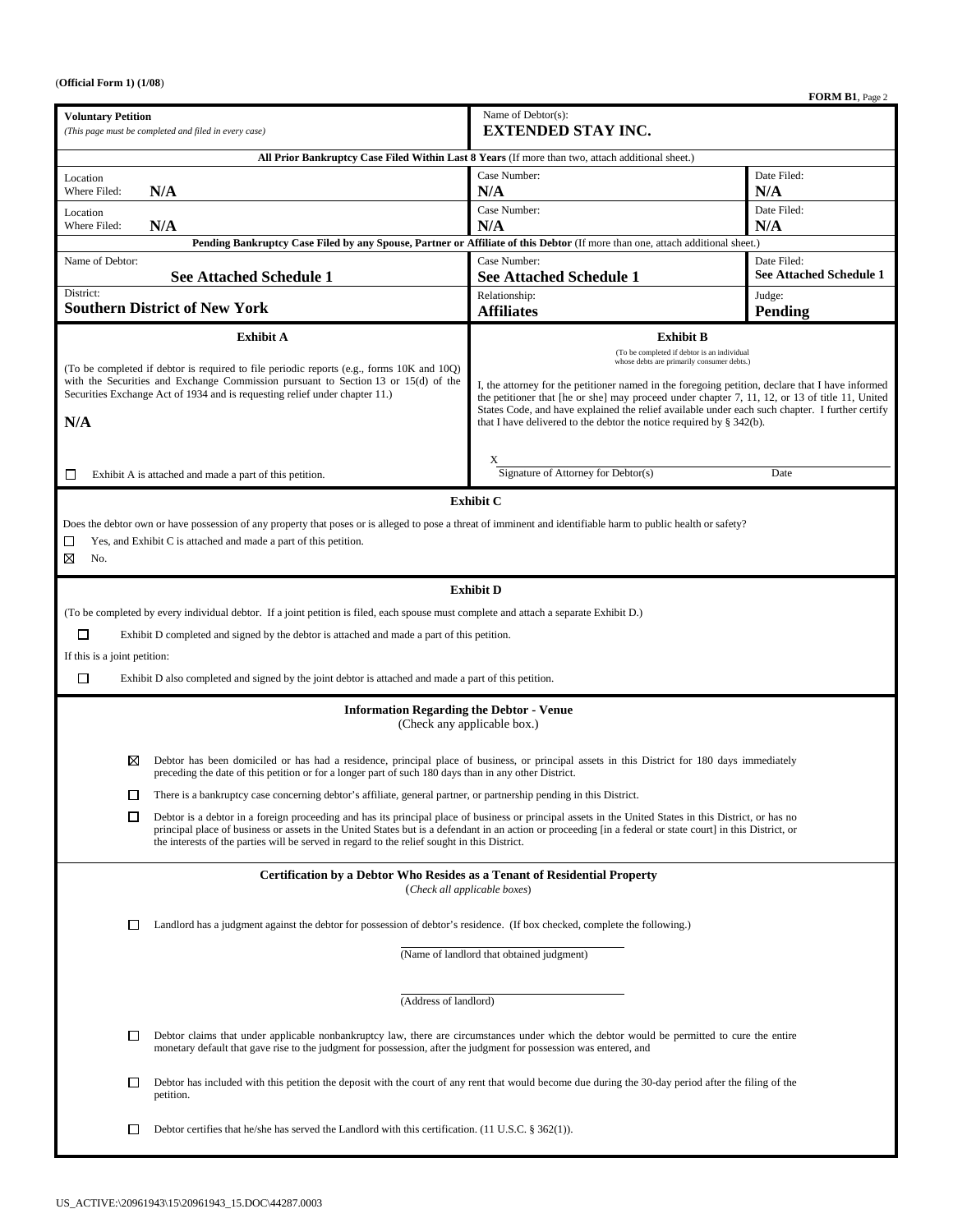| (Official Form 1) (1/08)                                                                                                                                                                                                                                                                                                                                                                                                                                                                                                                                                                                                                                                                                                                                                                                                                                                                                                                                                                                                                                                                                                                                                       | <b>FORM B1</b> , Page 3                                                                                                                                                                                                                                                                                                                                                                                                                                                                                                                                                                                                                                                                                                                                                                                                                                                                                                                                                                                                                                                                                                                                                                                                                                                                                                                                                                                                                                                                                                                                                                                                                                                                                                                                                                   |
|--------------------------------------------------------------------------------------------------------------------------------------------------------------------------------------------------------------------------------------------------------------------------------------------------------------------------------------------------------------------------------------------------------------------------------------------------------------------------------------------------------------------------------------------------------------------------------------------------------------------------------------------------------------------------------------------------------------------------------------------------------------------------------------------------------------------------------------------------------------------------------------------------------------------------------------------------------------------------------------------------------------------------------------------------------------------------------------------------------------------------------------------------------------------------------|-------------------------------------------------------------------------------------------------------------------------------------------------------------------------------------------------------------------------------------------------------------------------------------------------------------------------------------------------------------------------------------------------------------------------------------------------------------------------------------------------------------------------------------------------------------------------------------------------------------------------------------------------------------------------------------------------------------------------------------------------------------------------------------------------------------------------------------------------------------------------------------------------------------------------------------------------------------------------------------------------------------------------------------------------------------------------------------------------------------------------------------------------------------------------------------------------------------------------------------------------------------------------------------------------------------------------------------------------------------------------------------------------------------------------------------------------------------------------------------------------------------------------------------------------------------------------------------------------------------------------------------------------------------------------------------------------------------------------------------------------------------------------------------------|
| <b>Voluntary Petition</b>                                                                                                                                                                                                                                                                                                                                                                                                                                                                                                                                                                                                                                                                                                                                                                                                                                                                                                                                                                                                                                                                                                                                                      | Name of Debtor(s):                                                                                                                                                                                                                                                                                                                                                                                                                                                                                                                                                                                                                                                                                                                                                                                                                                                                                                                                                                                                                                                                                                                                                                                                                                                                                                                                                                                                                                                                                                                                                                                                                                                                                                                                                                        |
| (This page must be completed and filed in every case)                                                                                                                                                                                                                                                                                                                                                                                                                                                                                                                                                                                                                                                                                                                                                                                                                                                                                                                                                                                                                                                                                                                          | <b>EXTENDED STAY INC.</b>                                                                                                                                                                                                                                                                                                                                                                                                                                                                                                                                                                                                                                                                                                                                                                                                                                                                                                                                                                                                                                                                                                                                                                                                                                                                                                                                                                                                                                                                                                                                                                                                                                                                                                                                                                 |
|                                                                                                                                                                                                                                                                                                                                                                                                                                                                                                                                                                                                                                                                                                                                                                                                                                                                                                                                                                                                                                                                                                                                                                                | <b>Signatures</b>                                                                                                                                                                                                                                                                                                                                                                                                                                                                                                                                                                                                                                                                                                                                                                                                                                                                                                                                                                                                                                                                                                                                                                                                                                                                                                                                                                                                                                                                                                                                                                                                                                                                                                                                                                         |
| Signature(s) of Debtor(s) (Individual/Joint)                                                                                                                                                                                                                                                                                                                                                                                                                                                                                                                                                                                                                                                                                                                                                                                                                                                                                                                                                                                                                                                                                                                                   | <b>Signature of a Foreign Representative</b>                                                                                                                                                                                                                                                                                                                                                                                                                                                                                                                                                                                                                                                                                                                                                                                                                                                                                                                                                                                                                                                                                                                                                                                                                                                                                                                                                                                                                                                                                                                                                                                                                                                                                                                                              |
| I declare under penalty of perjury that the information provided in this petition is true and<br>correct.<br>If petitioner is an individual whose debts are primarily consumer debts and has chosen to<br>file under chapter 7 $\vert$ I am aware that I may proceed under chapter 7, 11, 12 or 13 of title<br>11, United States Code, understand the relief available under each such chapter, and<br>choose to proceed under chapter 7.<br>[If no attorney represents me and no bankruptcy petition preparer signs the petition] I have<br>obtained and read the notice required by 11 U.S.C. § 342(b).                                                                                                                                                                                                                                                                                                                                                                                                                                                                                                                                                                      | I declare under penalty of perjury that the information provided in this petition is<br>true and correct, that I am the foreign representative of a debtor in a foreign<br>proceeding, and that I am authorized to file this petition.<br>(Check only one box.)<br>□<br>I request relief in accordance with chapter 15 of title 11, United States Code.<br>Certified copies of the documents required by 11 U.S.C. § 1515 are attached.                                                                                                                                                                                                                                                                                                                                                                                                                                                                                                                                                                                                                                                                                                                                                                                                                                                                                                                                                                                                                                                                                                                                                                                                                                                                                                                                                   |
| I request relief in accordance with the chapter of title 11, United States Code, specified in<br>this petition.                                                                                                                                                                                                                                                                                                                                                                                                                                                                                                                                                                                                                                                                                                                                                                                                                                                                                                                                                                                                                                                                | □<br>Pursuant to 11 U.S.C. § 1511, I request relief in accordance with the chapter of title<br>11 specified in this petition. A certified copy of the order granting recognition of<br>the foreign main proceeding is attached.                                                                                                                                                                                                                                                                                                                                                                                                                                                                                                                                                                                                                                                                                                                                                                                                                                                                                                                                                                                                                                                                                                                                                                                                                                                                                                                                                                                                                                                                                                                                                           |
| Signature of Debtor                                                                                                                                                                                                                                                                                                                                                                                                                                                                                                                                                                                                                                                                                                                                                                                                                                                                                                                                                                                                                                                                                                                                                            | $\mathbf X$                                                                                                                                                                                                                                                                                                                                                                                                                                                                                                                                                                                                                                                                                                                                                                                                                                                                                                                                                                                                                                                                                                                                                                                                                                                                                                                                                                                                                                                                                                                                                                                                                                                                                                                                                                               |
| Signature of Joint Debtor                                                                                                                                                                                                                                                                                                                                                                                                                                                                                                                                                                                                                                                                                                                                                                                                                                                                                                                                                                                                                                                                                                                                                      | (Signature of Foreign Representative)                                                                                                                                                                                                                                                                                                                                                                                                                                                                                                                                                                                                                                                                                                                                                                                                                                                                                                                                                                                                                                                                                                                                                                                                                                                                                                                                                                                                                                                                                                                                                                                                                                                                                                                                                     |
|                                                                                                                                                                                                                                                                                                                                                                                                                                                                                                                                                                                                                                                                                                                                                                                                                                                                                                                                                                                                                                                                                                                                                                                | (Printed Name of Foreign Representative)                                                                                                                                                                                                                                                                                                                                                                                                                                                                                                                                                                                                                                                                                                                                                                                                                                                                                                                                                                                                                                                                                                                                                                                                                                                                                                                                                                                                                                                                                                                                                                                                                                                                                                                                                  |
| Telephone Number (if not represented by attorney)                                                                                                                                                                                                                                                                                                                                                                                                                                                                                                                                                                                                                                                                                                                                                                                                                                                                                                                                                                                                                                                                                                                              | Date                                                                                                                                                                                                                                                                                                                                                                                                                                                                                                                                                                                                                                                                                                                                                                                                                                                                                                                                                                                                                                                                                                                                                                                                                                                                                                                                                                                                                                                                                                                                                                                                                                                                                                                                                                                      |
| Date                                                                                                                                                                                                                                                                                                                                                                                                                                                                                                                                                                                                                                                                                                                                                                                                                                                                                                                                                                                                                                                                                                                                                                           |                                                                                                                                                                                                                                                                                                                                                                                                                                                                                                                                                                                                                                                                                                                                                                                                                                                                                                                                                                                                                                                                                                                                                                                                                                                                                                                                                                                                                                                                                                                                                                                                                                                                                                                                                                                           |
| <b>Signature of Attorney*</b>                                                                                                                                                                                                                                                                                                                                                                                                                                                                                                                                                                                                                                                                                                                                                                                                                                                                                                                                                                                                                                                                                                                                                  | <b>Signature of Non-Attorney Bankruptcy Petition Preparer</b>                                                                                                                                                                                                                                                                                                                                                                                                                                                                                                                                                                                                                                                                                                                                                                                                                                                                                                                                                                                                                                                                                                                                                                                                                                                                                                                                                                                                                                                                                                                                                                                                                                                                                                                             |
| x /s/ Marcia L. Goldstein<br>Signature of Attorney for Debtor(s)<br>Marcia L. Goldstein, Esq.<br>Printed Name of Attorney for Debtor(s)<br>Weil, Gotshal & Manges LLP<br>Firm Name<br><b>767 Fifth Avenue</b><br>Address<br><b>New York, NY 10153</b><br>$(212)$ 310-8000<br>Telephone Number<br><b>June 15, 2009</b><br>Date<br>* In a case in which § 707(b)(4)(D) applies, this signature also constitutes a certification that the attorney<br>has no knowledge after an inquiry that the information in the schedules is incorrect.<br><b>Signature of Debtor (Corporation/Partnership)</b><br>I declare under penalty of perjury that the information provided in this petition is true and<br>correct, and that I have been authorized to file this petition on behalf of the debtor.<br>The debtor requests the relief in accordance with the chapter of title 11, United States<br>Code, specified in this petition.<br>$_{\text{X}}$ /s/ Joseph Teichman<br>Signature of Authorized Individual<br><b>Joseph Teichman</b><br>Printed Name of Authorized Individual<br><b>Secretary and General Counsel</b><br>Title of Authorized Individual<br>June 15, 2009<br>Date | I declare under penalty of perjury that: (1) I am a bankruptcy petition preparer as defined in 11<br>U.S.C. $\S$ 110; (2) I prepared this document for compensation and have provided the debtor with<br>a copy of this document and the notices and information required under 11 U.S.C. §§ 110(b),<br>110(h), and 342(b); and (3) if rules or guidelines have been promulgated pursuant to 11 U.S.C.<br>§ 110(h) setting a maximum fee for services chargeable by bankruptcy petition preparers, I<br>have given the debtor notice of the maximum amount before preparing any document for filing<br>for a debtor or accepting any fee from the debtor, as required in that section. Official Form 19B<br>is attached.<br>Printed Name and title, if any, of Bankruptcy Petition Preparer<br>Social-Security number (If the bankruptcy petition preparer is not an individual, state the<br>Social-Security number of the officer, principal, responsible person or partner of the bankruptcy<br>petition preparer.) (Required by 11 U.S.C. $\S$ 110.)<br>Address<br>Date<br>Signature of bankruptcy petition preparer or officer, principal, responsible person, or partner<br>whose Social-Security number is provided above.<br>Names and Social-Security numbers of all other individuals who prepared or assisted in<br>preparing this document unless the bankruptcy petition preparer is not an individual:<br>If more than one person prepared this document, attach additional sheets conforming to the<br>appropriate official form for each person.<br>A bankruptcy petition preparer's failure to comply with the provisions of title 11 and the<br>Federal Rules of Bankruptcy Procedure may result in fines or imprisonment or both. 11 U.S.C.<br>§ 110; 18 U.S.C. § 156. |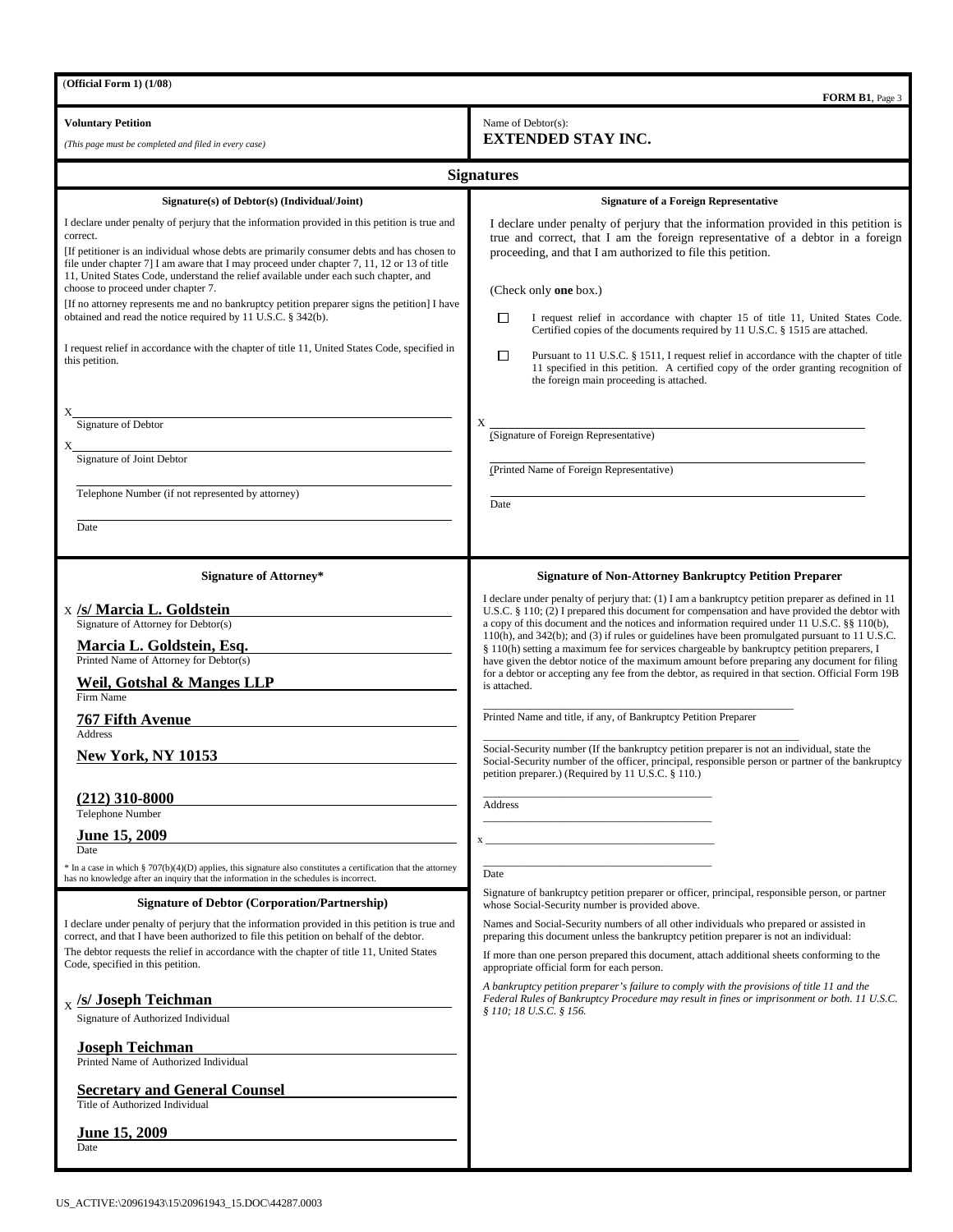## **Schedule 1 to Chapter 11 Petition**

On the date hereof, each of the affiliated entities listed below (including the debtor in this chapter 11 case) filed a voluntary petition for relief under chapter 11 of title 11 of the United States Code in the United States Bankruptcy Court for the Southern District of New York (the "Court"). A motion has been filed or shortly will be filed with the Court requesting that the chapter 11 cases of these entities be consolidated for procedural purposes only and be jointly administered.

| <b>DEBTOR NAME</b>                    | <b>CASE NUMBER</b>                                        | <b>DATE FILED</b> |
|---------------------------------------|-----------------------------------------------------------|-------------------|
| Extended Stay Inc.                    | $09$ - $( )$                                              | June 15, 2009     |
| ESA P Portfolio L.L.C.                | $09$ - $( )$                                              | June 15, 2009     |
| ESA 2005 Portfolio L.L.C.             | $09$ - $( )$                                              | June 15, 2009     |
| ESA 2005-San Jose L.L.C.              | $09$ - $( )$                                              | June 15, 2009     |
| ESA 2005-Waltham L.L.C.               | $09$ - $( )$                                              | June 15, 2009     |
| ESA Acquisition Properties L.L.C.     | $09 -$ ()                                                 | June 15, 2009     |
| ESA Alaska L.L.C.                     | $09$ - $( )$                                              | June 15, 2009     |
| ESA Canada Properties Borrower L.L.C. | $09$ - $( )$                                              | June 15, 2009     |
| ESA FL Properties L.L.C.              | $09$ - $( )$                                              | June 15, 2009     |
| ESA MD Borrower L.L.C.                | $09$ -<br>$\left( \begin{array}{c} 1 \end{array} \right)$ | June 15, 2009     |
| ESA MN Properties L.L.C.              | $09$ - $( )$                                              | June 15, 2009     |
| ESA P Portfolio MD Borrower L.L.C.    | $09$ - $( )$                                              | June 15, 2009     |
| ESA P Portfolio PA Properties L.L.C.  | $09$ - $( )$                                              | June 15, 2009     |
| ESA P Portfolio TXNC Properties L.P.  | $09$ - $( )$                                              | June 15, 2009     |
| ESA PA Properties L.L.C.              | $09$ - $( )$                                              | June 15, 2009     |
| ESA Properties L.L.C.                 | $09$ - $( )$                                              | June 15, 2009     |
| ESA TX Properties L.P.                | $09$ - $( )$                                              | June 15, 2009     |
| ESH/Homestead Portfolio L.L.C.        | $09$ - $( )$                                              | June 15, 2009     |
| ESH/HV Properties L.L.C.              | $09$ -<br>( )                                             | June 15, 2009     |
| ESH/MSTX Property L.P.                | $09 -$ ()                                                 | June 15, 2009     |
| ESH/TN Properties L.L.C.              | $09$ - $( )$                                              | June 15, 2009     |
| ESH/TX Properties L.P.                | $09$ - $( )$                                              | June 15, 2009     |
| ESH/Homestead Mezz L.L.C.             | $09$ - $( )$                                              | June 15, 2009     |
| ESA P Mezz L.L.C.                     | $09$ - $( )$                                              | June 15, 2009     |
| ESA Mezz L.L.C.                       | $09$ - $( )$                                              | June 15, 2009     |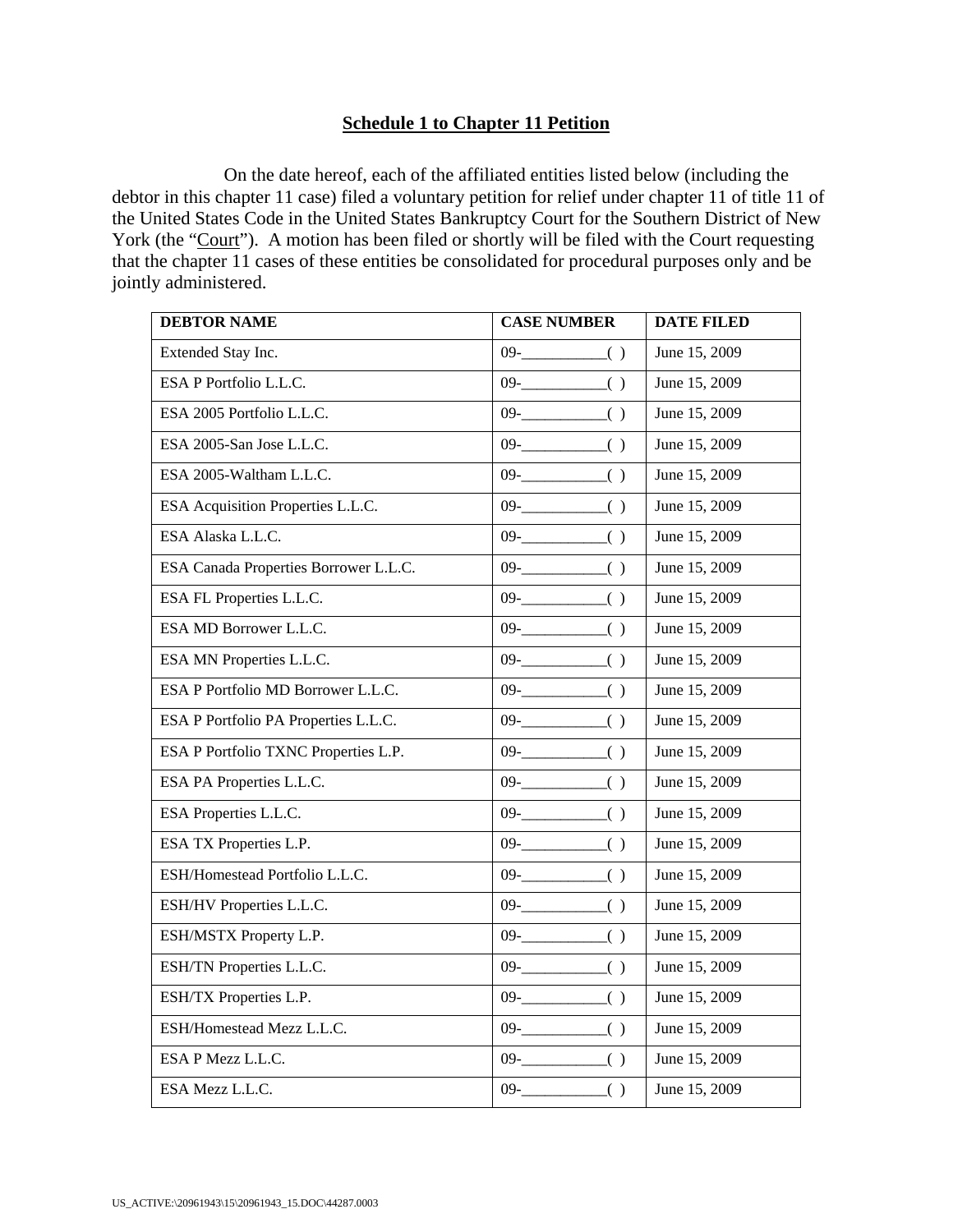| <b>DEBTOR NAME</b>                      | <b>CASE NUMBER</b>  | <b>DATE FILED</b> |
|-----------------------------------------|---------------------|-------------------|
| ESH/Homestead Mezz 2 L.L.C.             | $09$ - $( )$        | June 15, 2009     |
| ESA P Mezz 2 L.L.C.                     | $09$ - $( )$        | June 15, 2009     |
| ESA Mezz 2 L.L.C.                       | $09$ - $( )$        | June 15, 2009     |
| ESH/Homestead Mezz 3 L.L.C.             | $09$ - $( )$        | June 15, 2009     |
| ESA P Mezz 3 L.L.C.                     | $09$ - $( )$        | June 15, 2009     |
| ESA Mezz 3 L.L.C.                       | $09$ - $( )$        | June 15, 2009     |
| ESH/Homestead Mezz 4 L.L.C.             | $09$ - $( )$        | June 15, 2009     |
| ESA P Mezz 4 L.L.C.                     | $09$ - $( )$        | June 15, 2009     |
| ESA Mezz 4 L.L.C.                       | $09$ - $( )$        | June 15, 2009     |
| ESH/Homestead Mezz 5 L.L.C.             | $09$ - $( )$        | June 15, 2009     |
| ESA P Mezz 5 L.L.C.                     | $09$ - $( )$        | June 15, 2009     |
| ESA Mezz 5 L.L.C.                       | $09$ - $( )$        | June 15, 2009     |
| ESH/Homestead Mezz 6 L.L.C.             | $09-$<br>$\sqrt{ }$ | June 15, 2009     |
| ESA P Mezz 6 L.L.C.                     | $09$ - $( )$        | June 15, 2009     |
| ESA Mezz 6 L.L.C.                       | $09$ - $( )$        | June 15, 2009     |
| ESH/Homestead Mezz 7 L.L.C.             | $09$ - $( )$        | June 15, 2009     |
| ESA P Mezz 7 L.L.C.                     | $09$ - $( )$        | June 15, 2009     |
| ESA Mezz 7 L.L.C.                       | $09$ - $( )$        | June 15, 2009     |
| ESH/Homestead Mezz 8 L.L.C.             | $09$ - $( )$        | June 15, 2009     |
| ESA P Mezz 8 L.L.C.                     | $09$ - $( )$        | June 15, 2009     |
| ESA Mezz 8 L.L.C.                       | $09$ - $( )$        | June 15, 2009     |
| ESH/Homestead Mezz 9 L.L.C.             | $09$ - $( )$        | June 15, 2009     |
| ESA P Mezz 9 L.L.C.                     | $09$ - $( )$        | June 15, 2009     |
| ESA Mezz 9 L.L.C.                       | $09$ - $( )$        | June 15, 2009     |
| ESH/Homestead Mezz 10 L.L.C.            | $09$ - $( )$        | June 15, 2009     |
| ESA P Mezz 10 L.L.C.                    | $09$ - $( )$        | June 15, 2009     |
| ESA Mezz 10 L.L.C.                      | $09$ - $( )$        | June 15, 2009     |
| Homestead Village L.L.C.                | $09$ - $( )$        | June 15, 2009     |
| ESA MD Beneficiary L.L.C.               | $09$ - $( )$        | June 15, 2009     |
| <b>ESA P Portfolio MD Trust</b>         | $09$ - $( )$        | June 15, 2009     |
| <b>ESA MD Properties Business Trust</b> | $09$ - $( )$        | June 15, 2009     |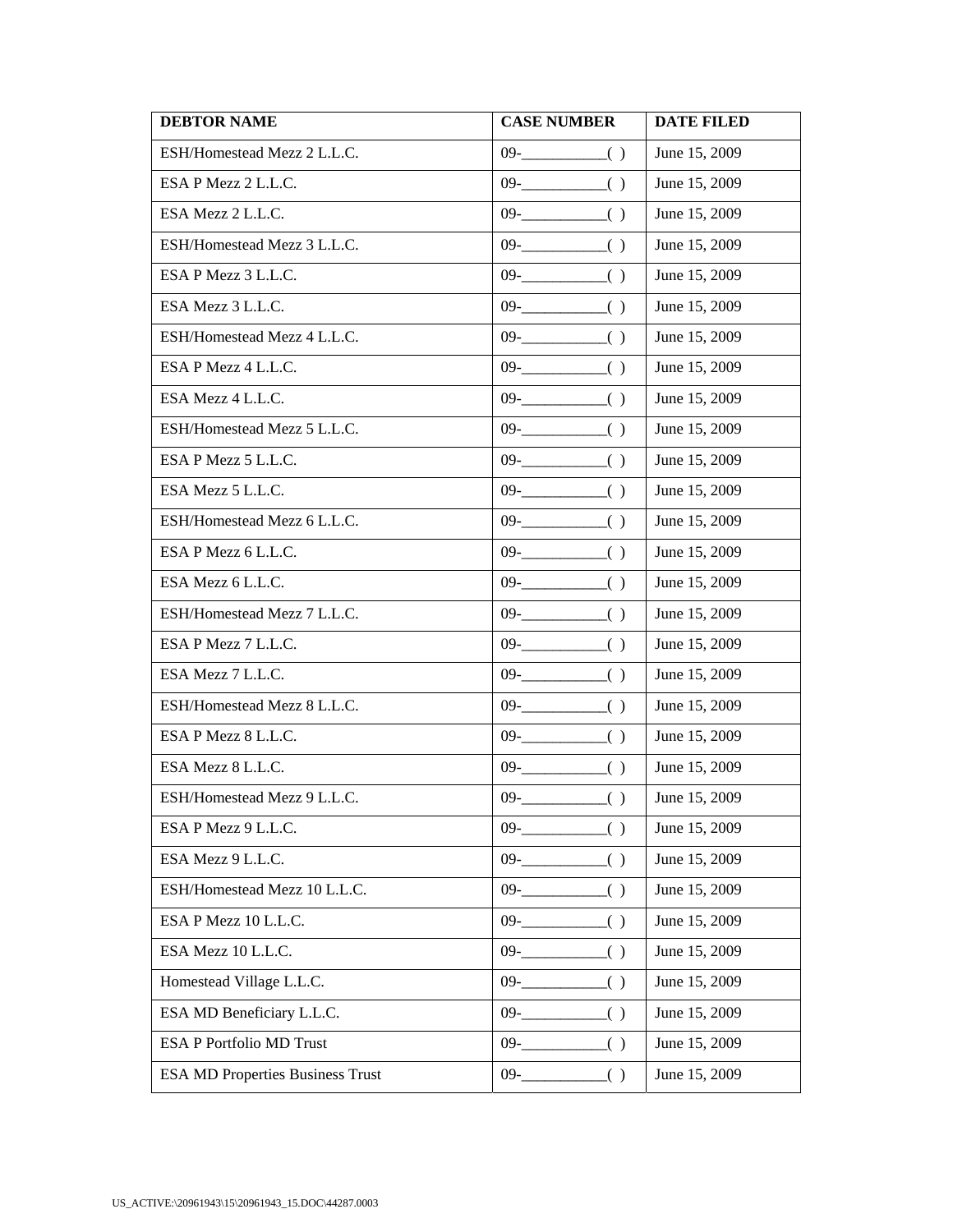| <b>DEBTOR NAME</b>                    | <b>CASE NUMBER</b> | <b>DATE FILED</b> |
|---------------------------------------|--------------------|-------------------|
| ESA P Portfolio MD Beneficiary L.L.C. | $09$ - ()          | June 15, 2009     |
| <b>ESA Canada Properties Trust</b>    | $09 -$ ()          | June 15, 2009     |
| ESA Canada Trustee Inc.               | $09-$ ( )          | June 15, 2009     |
| ESA Canada Beneficiary Inc.           | $09-$ ( )          | June 15, 2009     |
| ESA UD Properties L.L.C.              | $09 -$ ()          | June 15, 2009     |
| ESA 2007 Operating Lessee Inc.        | $09-$ ( )          | June 15, 2009     |
| ESA 2005 Operating Lessee Inc.        | $09-$ ( )          | June 15, 2009     |
| ESA Operating Lessee Inc.             | $09$ - $( )$       | June 15, 2009     |
| ESA P Portfolio Operating Lessee Inc. | $09 -$ ()          | June 15, 2009     |
| <b>ESA Business Trust</b>             | $09-$ ( )          | June 15, 2009     |
| ESA Management L.L.C.                 | $09 -$ ()          | June 15, 2009     |
| ESA P Portfolio Holdings L.L.C.       | $09-$ ( )          | June 15, 2009     |
| ESA Canada Operating Lessee Inc.      | $09 -$ ()          | June 15, 2009     |
| Extended Stay Hotels L.L.C.           | $09$ - $( )$       | June 15, 2009     |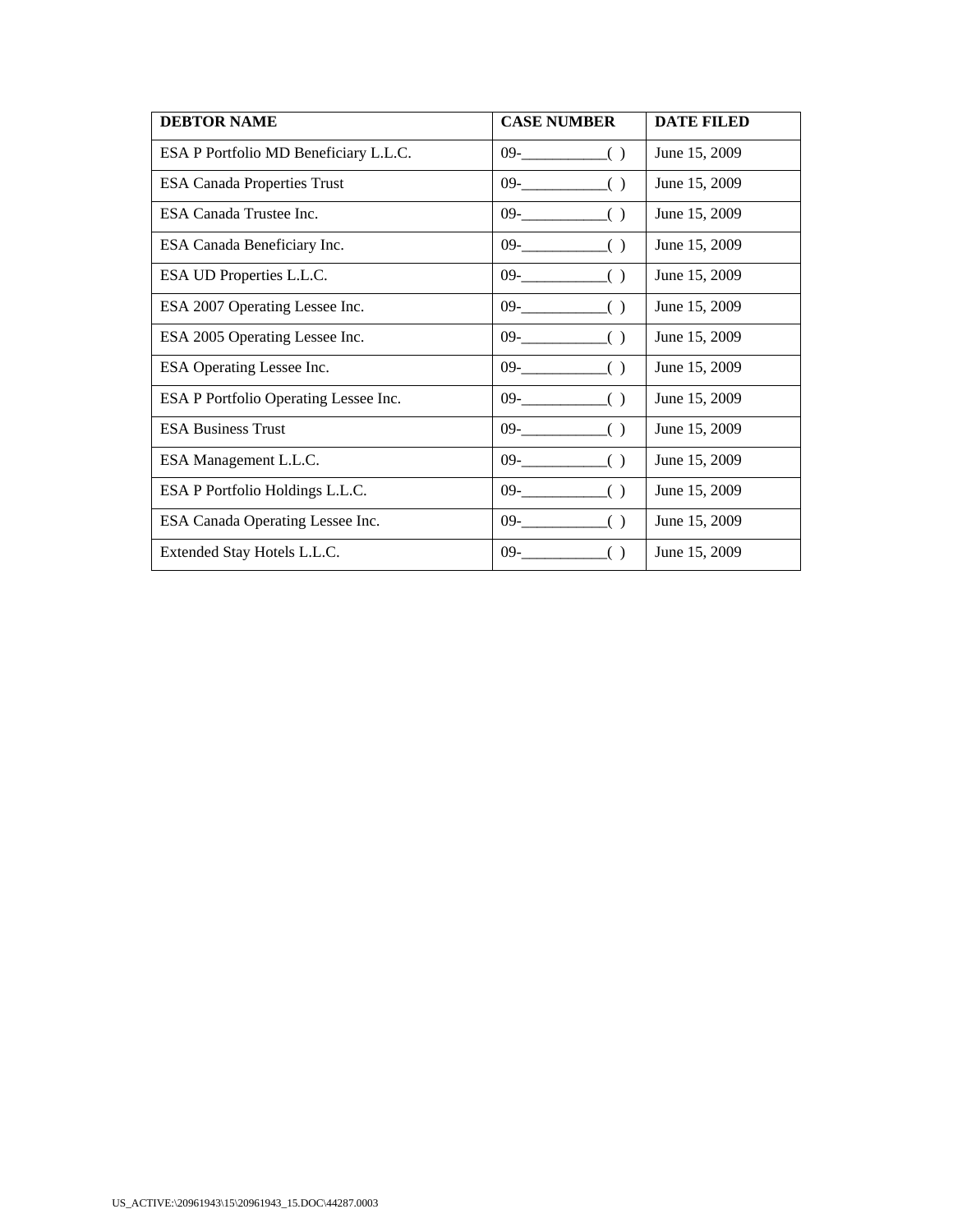| UNITED STATES BANKRUPTCY COURT<br><b>SOUTHERN DISTRICT OF NEW YORK</b> |    |                            |  |
|------------------------------------------------------------------------|----|----------------------------|--|
|                                                                        | -x |                            |  |
|                                                                        |    |                            |  |
| In re                                                                  |    | <b>Chapter 11 Case No.</b> |  |
|                                                                        |    |                            |  |
| <b>EXTENDED STAY INC.,</b>                                             |    | $09-$                      |  |
|                                                                        |    |                            |  |
| Debtor.                                                                |    |                            |  |
|                                                                        |    |                            |  |
|                                                                        |    |                            |  |

#### **EXHIBIT C TO VOLUNTARY PETITION**

1. Identify and briefly describe all real or personal property owned by or in possession of the debtor that, to the best of the debtor's knowledge, poses or is alleged to pose a threat of imminent and identifiable harm to the public health or safety (attach additional sheets if necessary):

The Debtor does not believe it owns or possesses any real or personal property that poses or is alleged to pose a threat of imminent and identifiable harm to the public health or safety. To the extent the Debtor has an interest in such property, to the best of the Debtor's knowledge, the Debtor is in compliance with all applicable laws, including, without limitation, all environmental laws and regulations.

2. With respect to each parcel of real property or item of personal property identified in question 1, describe the nature and location of the dangerous condition, whether environmental or otherwise, that poses or is alleged to pose a threat of imminent and identifiable harm to the public health or safety (attach additional sheets if necessary):

The Debtor is not aware of any real or alleged dangerous conditions existing on or related to any real or personal property owned or possessed by the Debtor.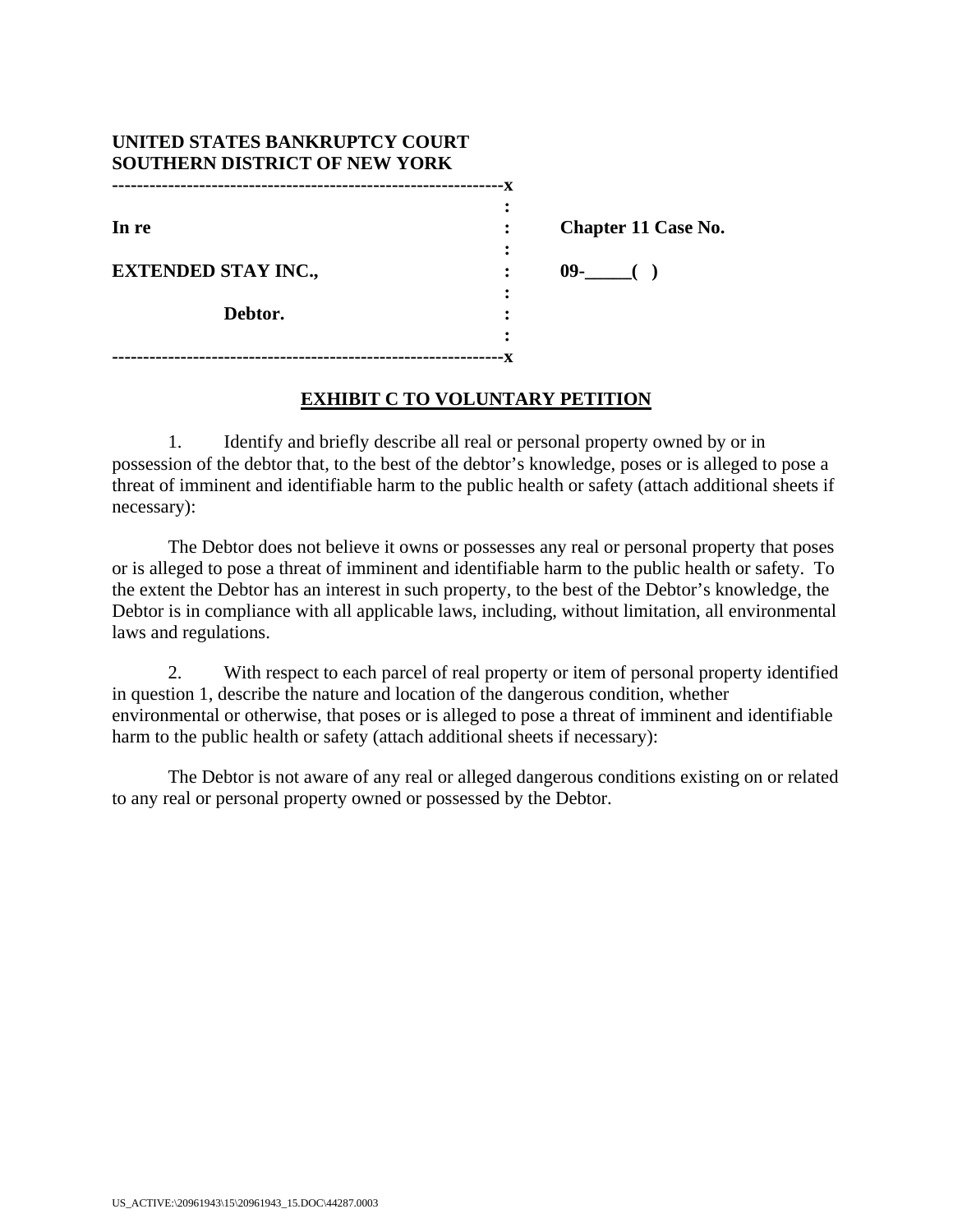#### **CERTIFICATE OF RESOLUTIONS**

I, Joseph Teichman, a duly authorized officer of Extended Stay Inc., a Delaware

corporation (the "Company"), hereby certify that the Board of Directors of the Company on June

14, 2009, duly adopted the following resolutions in accordance with the requirements of

Delaware General Corporation Law and that the said resolutions have not been modified or

rescinded and are still in full force and effect on the date hereof:

RESOLVED, that, in our judgment, it is desirable and in the best interests of the Company, its creditors, employees, and other interested parties that a petition be filed by the Company, seeking relief under the provisions of chapter 11 of title 11 of the United States Code (the "Bankruptcy Code").

RESOLVED, that each of the President/Chairman, Chief Executive Officer, Secretary and General Counsel (each such officer or designee being an "Authorized Person" and all being the "Authorized Persons") are hereby authorized, empowered and directed, in the name and on behalf of the Company, to execute and verify petitions and amendments thereto under chapter 11 of the Bankruptcy Code (the "Chapter 11 Case") and to cause the same to be filed in the United States Bankruptcy Court for the Southern District of New York at such time or in such other jurisdiction as such Authorized Person executing the same shall determine.

RESOLVED, that the law firm of Weil, Gotshal & Manges LLP is hereby engaged as attorneys for the Company under a general retainer in the Chapter 11 Case, subject to any requisite bankruptcy court approval.

RESOLVED, that the firm of Lazard Frères & Co. LLC is hereby engaged as financial advisors for the Company in the Chapter 11 Case, subject to any requisite bankruptcy court approval.

RESOLVED, that each Authorized Person, and such other officers of the Company as the Authorized Persons shall from time to time designate, and any employees or agents (including counsel) designated by or directed by any such officers, be, and each hereby is, authorized, empowered and directed, in the name and on behalf of the Company, to execute and file all petitions, schedules, motions, lists, applications, pleadings and other papers, and to take and perform any and all further acts and deeds which he or she deems necessary, proper or desirable in connection with the Chapter 11 Case, with a view to the successful prosecution of such case.

RESOLVED, that each Authorized Person, and such other officers of the Company as the Authorized Persons shall from time to time designate, be, and each hereby is, authorized, empowered and directed, in the name and on behalf of the Company, to engage and retain all assistance by legal counsel, accountants, financial advisors, and other professionals in connection with the Chapter 11 Case, with a view to the successful prosecution of such case.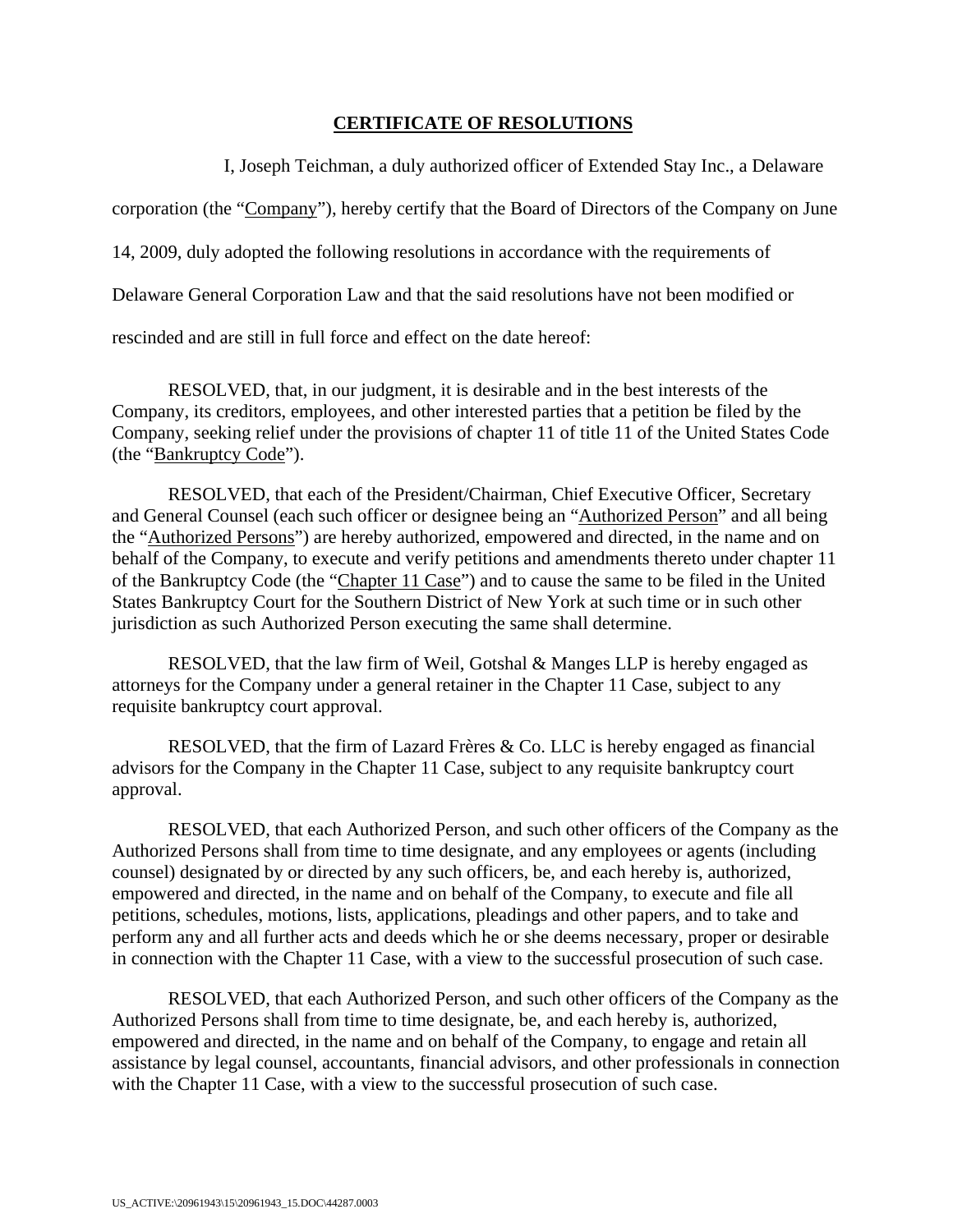RESOLVED, that each Authorized Person, and such other officers of the Company as the Authorized Persons shall from time to time designate, and any employees or agents (including counsel) designated by or directed by any such officers, be, and each hereby is, authorized, empowered and directed, in the name and on behalf of the Company, to cause the Company to enter into, execute, deliver, certify, file and/or record, and perform, such agreements, instruments, motions, affidavits, applications for approvals or ruling of governmental or regulatory authorities, certificates or other documents, and to take such other action, as in the judgment of such persons shall be or become necessary, proper and desirable to effectuate a successful reorganization of the business of the Company.

RESOLVED, that each Authorized Person be, and each hereby is, authorized and empowered on behalf of and in the name of the Company, to execute such consents of the Company, as such Authorized Person considers necessary, proper or desirable to effectuate these resolutions, such determination to be evidenced by such execution or taking of such action.

RESOLVED, each Authorized Person, and such other officers of the Company as the Authorized Persons shall from time to time designate, be, and each hereby is, authorized, empowered and directed, in the name and on behalf of the Company, as the case may be, to: (i) negotiate, execute, deliver and/or file any and all of the agreements, documents and instruments referenced herein, and such other agreements, documents and instruments and assignments thereof as may be required or as such officers deem appropriate or advisable, or to cause the negotiation, execution and delivery thereof, in the name and on behalf of the Company, as the case may be, in such form and substance as such officers may approve, together with such changes and amendments to any of the terms and conditions thereof as such officers may approve, with the execution and delivery thereof on behalf of the Company by or at the direction of such officers to constitute evidence of such approval, (ii) negotiate, execute, deliver and/or file, in the name and on behalf of the Company any and all agreements, documents, certificates, consents, filings and applications relating to the resolutions adopted and matters ratified or approved herein and the transactions contemplated thereby, and amendments and supplements to any of the foregoing, and to take such other actions as may be required or as such officers deem appropriate or advisable in connection therewith, and (iii) do such other things as may be required, or as may in their judgment be appropriate or advisable, in order to effectuate fully the resolutions adopted and matters ratified or approved herein and the consummation of the transactions contemplated thereby.

RESOLVED, that, any and all past actions heretofore taken by any Authorized Person of the Company in the name and on behalf of the Company in furtherance of any or all of the preceding resolutions be, and the same hereby are, ratified, confirmed, and approved.

IN WITNESS WHEREOF, I have hereunto set my hand this 15th day of June, 2009.

 /s/ Joseph Teichman By: Joseph Teichman Title: Secretary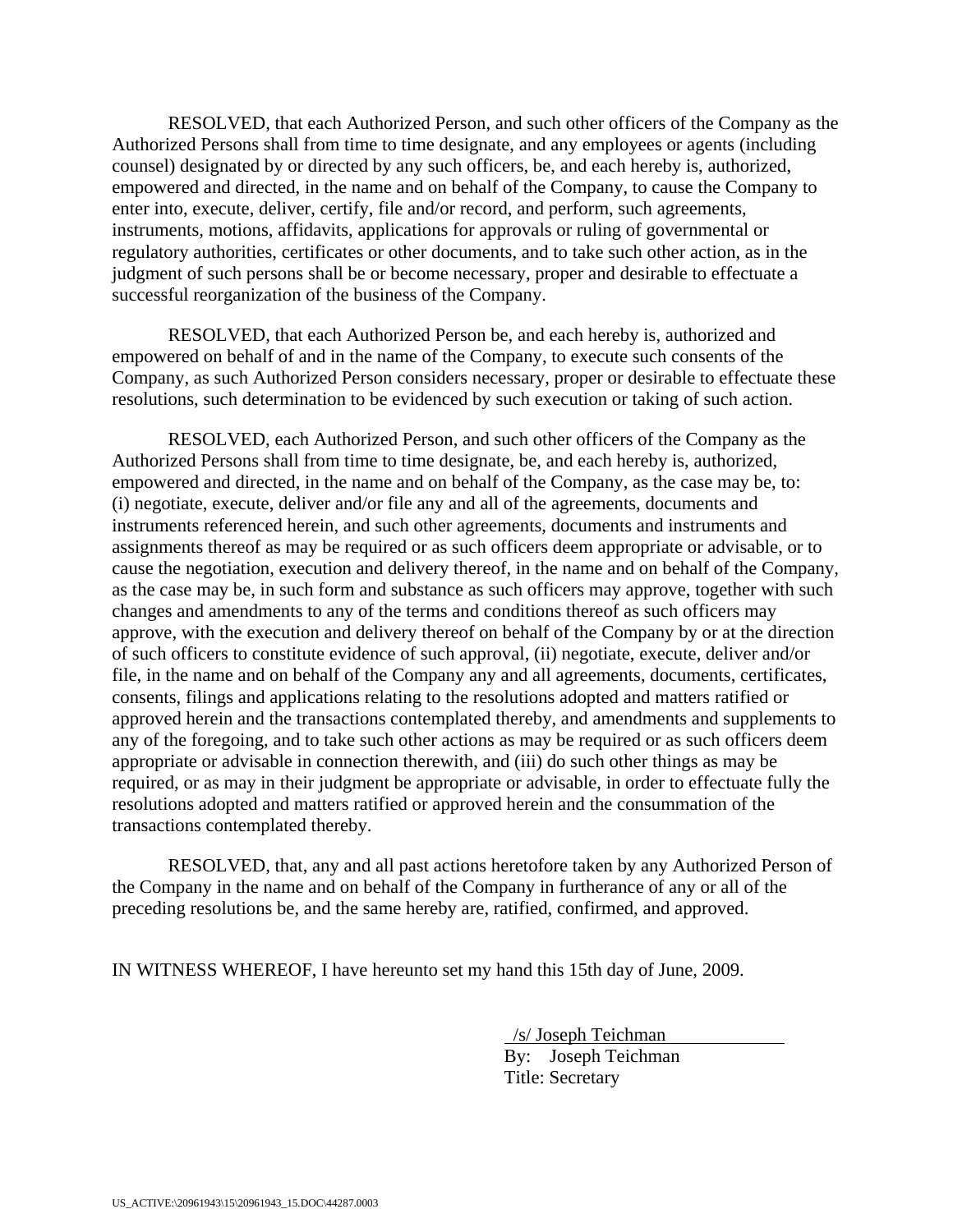| UNITED STATES BANKRUPTCY COURT<br><b>SOUTHERN DISTRICT OF NEW YORK</b> |    |                            |  |  |
|------------------------------------------------------------------------|----|----------------------------|--|--|
|                                                                        | -x |                            |  |  |
|                                                                        |    |                            |  |  |
| In re                                                                  |    | <b>Chapter 11 Case No.</b> |  |  |
|                                                                        |    |                            |  |  |
| <b>EXTENDED STAY INC.,</b>                                             |    | $09-$                      |  |  |
|                                                                        |    |                            |  |  |
| Debtor.                                                                |    |                            |  |  |
|                                                                        |    |                            |  |  |
|                                                                        |    |                            |  |  |

# **5 Largest Unsecured Claims (Excluding Insiders)<sup>1</sup>**

Pursuant to Local Bankruptcy Rule 1007-2(a)(4), the following lists the Debtors' five largest unsecured claims, on a consolidated basis, excluding claims of insiders as defined in 11 U.S.C. § 101.

| (1)                                                                                               | (2)                                                                                                                                                                              | (3)                                                                            | (4)                                                                                              | (5)                                                                                                           |
|---------------------------------------------------------------------------------------------------|----------------------------------------------------------------------------------------------------------------------------------------------------------------------------------|--------------------------------------------------------------------------------|--------------------------------------------------------------------------------------------------|---------------------------------------------------------------------------------------------------------------|
| Name of creditor and<br>complete mailing<br>address, including zip<br>code                        | Name, telephone number<br>and complete mailing<br>address, including zip<br>code, of employee, agent<br>or department of creditor<br>familiar with claim who<br>may be contacted | Nature of claim<br>(trade debt, bank<br>loan,<br>government<br>contract, etc.) | Indicate if claim<br><i>is contingent,</i><br>unliquidated,<br>disputed, or<br>subject to setoff | <b>Estimated</b><br>amount of claim<br>as of June 11,<br>2009 (if secured<br>also state value of<br>security) |
| Manufacturers and<br><b>Traders Trust Company</b><br>One M&T Plaza,<br>Buffalo, New York<br>14203 | Manufacturers and<br><b>Traders Trust Company</b><br>One M&T Plaza<br>Buffalo, NY 14203<br>Attn.: Russell T. Whitley<br>Tel.: (716) 842-5602<br>Fax: (716) 842-4474              | 9 7/8% Senior<br>Subordinated<br>Notes due<br>June 15, 2011                    |                                                                                                  | \$8,542,538.09                                                                                                |
| <b>Thomson Property Tax</b><br><b>Services</b><br>33317 Treasury Center<br>Chicago, IL 60694-3300 | <b>Thomson Property</b><br><b>Tax Services</b><br>33317 Treasury Center<br>Chicago, IL 60694-3300                                                                                | Professional<br>Fees                                                           |                                                                                                  | \$208,418.00                                                                                                  |

<sup>1</sup> The information herein shall not constitute an admission of liability by, nor is it binding on, the Debtors. All claims are subject to any customary offsets, discounts, reconciliations, credits, and adjustments, which are not reflected on this schedule.

As further detailed in the First Day Declaration, non-Debtor HVM L.L.C. manages the Extended Stay hotels and pays all property levels expenses, including payments to all employees and all service providers to the hotels. HVM L.L.C. is not listed on this schedule because, for purposes hereof, it is treated as an insider of the Debtors.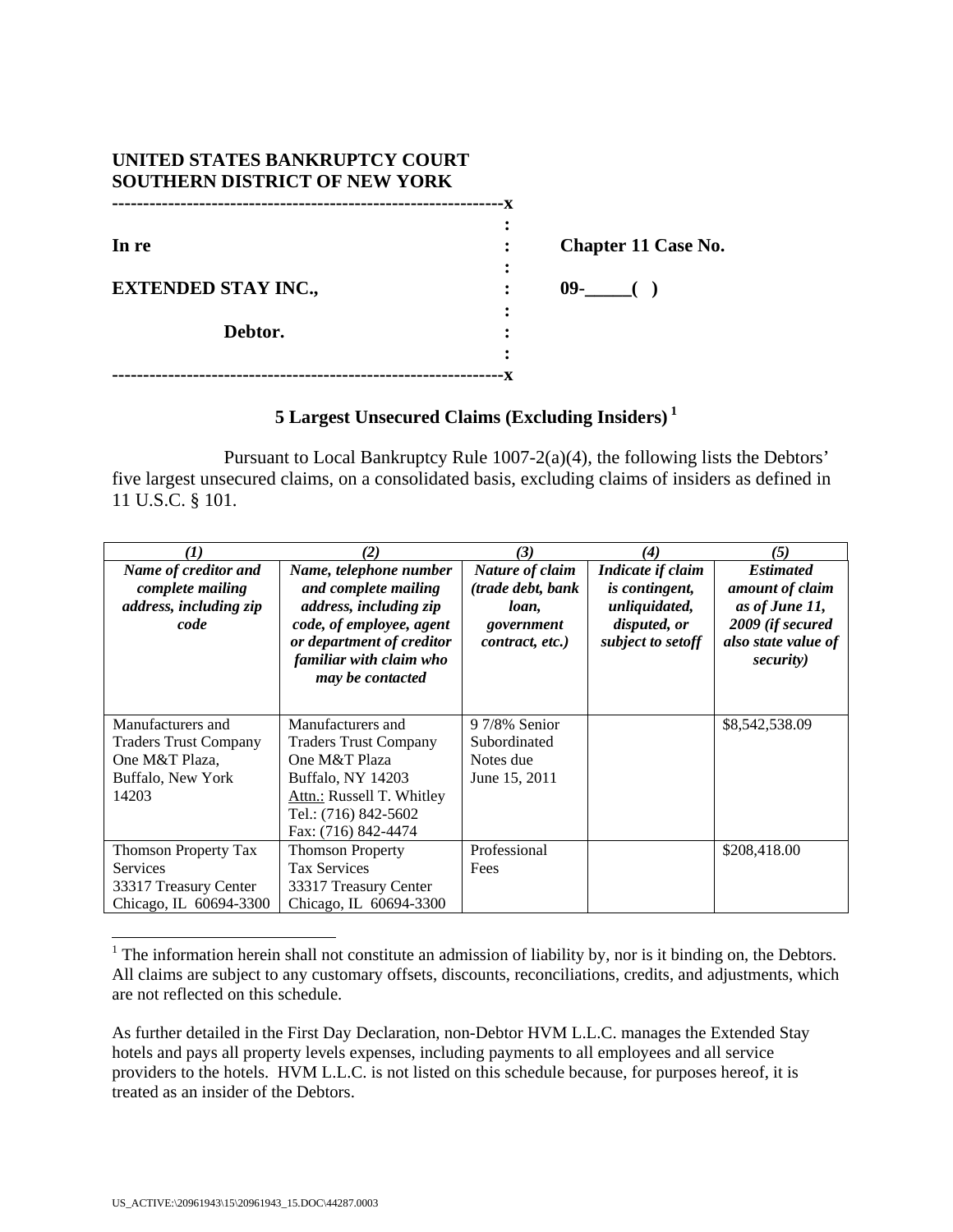| (1)                                                                        | (2)                                                                                                                                                                                                                                                                                                              | (3)                                                                            | (4)                                                                                       | (5)                                                                                                           |
|----------------------------------------------------------------------------|------------------------------------------------------------------------------------------------------------------------------------------------------------------------------------------------------------------------------------------------------------------------------------------------------------------|--------------------------------------------------------------------------------|-------------------------------------------------------------------------------------------|---------------------------------------------------------------------------------------------------------------|
| Name of creditor and<br>complete mailing<br>address, including zip<br>code | Name, telephone number<br>and complete mailing<br>address, including zip<br>code, of employee, agent<br>or department of creditor<br>familiar with claim who<br>may be contacted                                                                                                                                 | Nature of claim<br>(trade debt, bank<br>loan,<br>government<br>contract, etc.) | Indicate if claim<br>is contingent,<br>unliquidated,<br>disputed, or<br>subject to setoff | <b>Estimated</b><br>amount of claim<br>as of June 11,<br>2009 (if secured<br>also state value of<br>security) |
|                                                                            | Attn.: Chris Boyer<br>Tel.: (404) 942-6349<br>Fax: (404) 631-9051                                                                                                                                                                                                                                                |                                                                                |                                                                                           |                                                                                                               |
| Zurich North America<br>8745 Paysphere Circle<br>Chicago, IL 60674         | Zurich North America<br>8745 Paysphere Circle<br>Chicago, IL 60674<br>Attn: Joe Linkous<br>Tel.: (312) 496-9328<br>Fax: (312) 496-9030<br>Zurich Global Corporate<br><b>Business</b><br>1818 Market Street,<br>Philadelphia, PA 19103<br>Attn.: Victor Fioravante<br>Tel.: (215) 979-6645<br>Fax: (215) 979-6753 | Insurance                                                                      |                                                                                           | \$46,734.43                                                                                                   |
| Siver<br>9400 Fourth Street N<br>Suite 119<br>St. Petersburg, FL<br>33702  | Siver<br>9400 Fourth Street N<br>Suite 119<br>St. Petersburg, FL 33702<br>Attn: George Erickson<br>Tel.: (727) 577-2780<br>Fax: (727) 579-8692                                                                                                                                                                   | Professional<br>Fees                                                           |                                                                                           | \$19,690.42                                                                                                   |
| <b>KCM</b><br>16905 Simpson Circle<br>Paeonian Springs, VA<br>20129        | <b>KCM</b><br>16905 Simpson Circle<br>Paeonian Springs, VA<br>20129<br>Attn: Legal Dept.<br>Tel.: (540) 882-3100<br>Fax: (540) 882-3770                                                                                                                                                                          | Professional<br>Fees                                                           |                                                                                           | \$3,932.95                                                                                                    |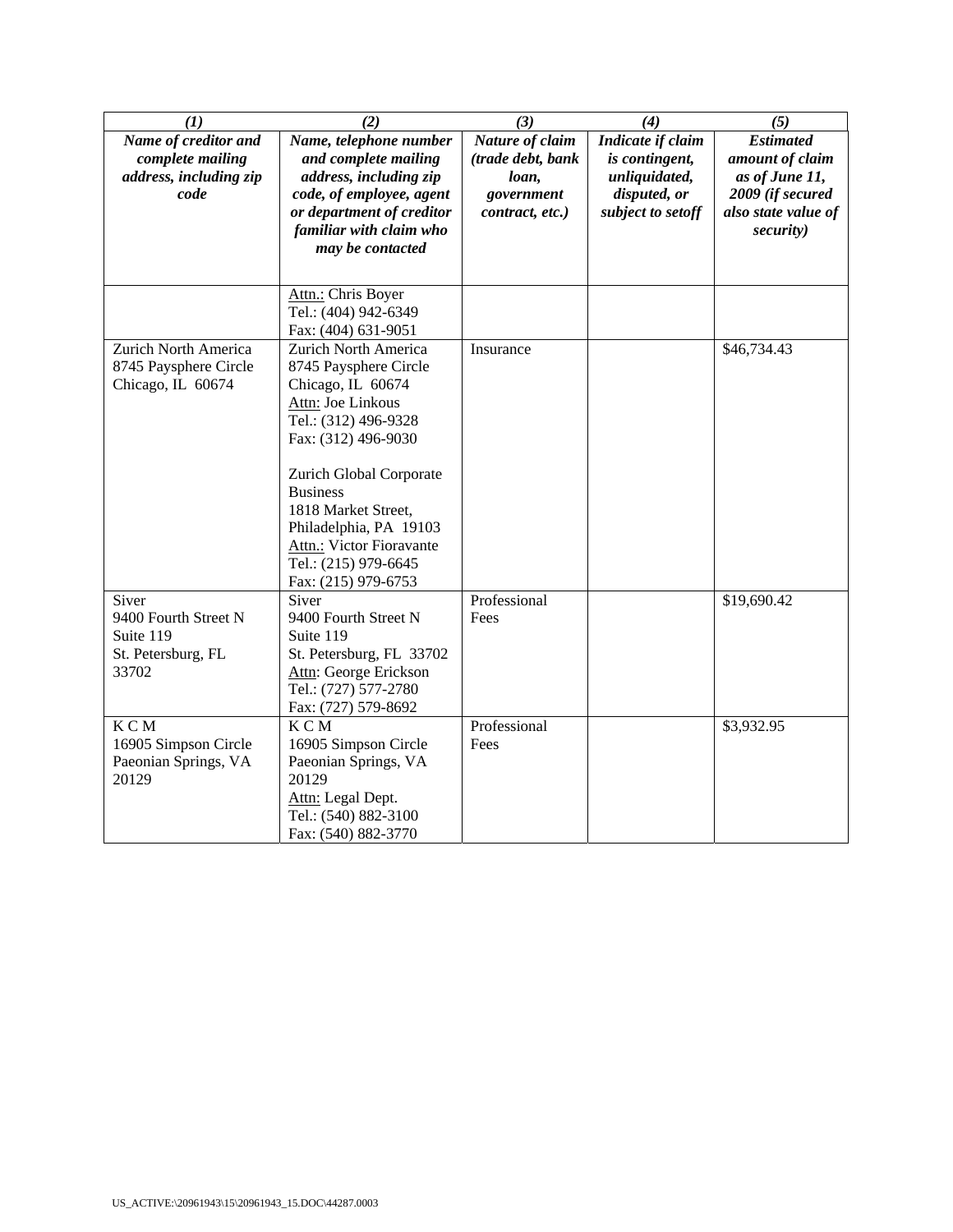#### **DECLARATION UNDER PENALTY OF PERJURY:**

I, the undersigned authorized officer of Extended Stay Inc., named as the debtor in this case (the "Debtor"), declare under penalty of perjury that I have read the foregoing consolidated list of creditors holding the 5 largest unsecured claims against the Debtor and certain of its affiliates and that it is true and correct to the best of my information and belief.

Dated: June 15, 2009

 /s/ Joseph Teichman By: Joseph Teichman

Title: Secretary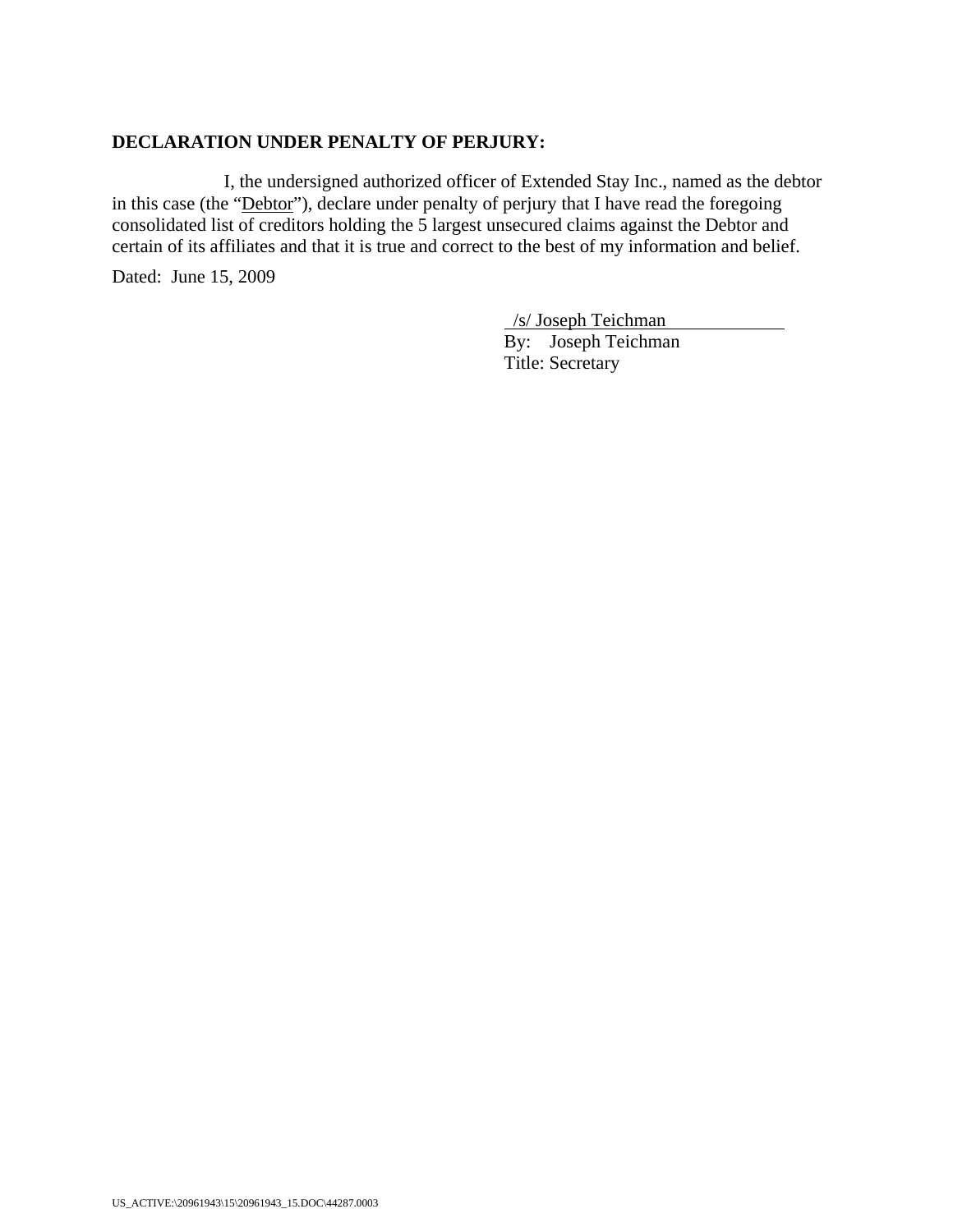| UNITED STATES BANKRUPTCY COURT<br><b>SOUTHERN DISTRICT OF NEW YORK</b> |    |                            |
|------------------------------------------------------------------------|----|----------------------------|
|                                                                        | -x |                            |
|                                                                        |    |                            |
| In re                                                                  |    | <b>Chapter 11 Case No.</b> |
|                                                                        |    |                            |
| <b>EXTENDED STAY INC.,</b>                                             |    | $09-$                      |
|                                                                        |    |                            |
| Debtor.                                                                |    |                            |
|                                                                        |    |                            |
|                                                                        |    |                            |

# **DECLARATION CONCERNING LIST OF CREDITORS<sup>1</sup>**

Contemporaneously herewith, the above-captioned debtor and its affiliated debtors (the "Debtors") have filed a motion requesting a waiver of the requirement for filing a list of creditors pursuant to sections 105(a),  $342(a)$ , and  $521(a)(1)$  of chapter 11 of title 11 of the United States Code, Rules 1007(a)(1) and 2002(a), (f), and (l) of the Federal Rules of Bankruptcy Procedure, Rule 1007-1 of the Local Bankruptcy Rules for the Southern District of New York, and General Orders M-133, M-137, M-138 and M-192 of the United States Bankruptcy Court for the Southern District of New York. The Debtors propose to furnish their list of creditors to the proposed claims and noticing agent. The Debtors have consulted with and received the approval of the Clerk of this Court to implement the foregoing procedures.

The list of creditors will contain only those creditors whose names and addresses were maintained in the Debtors' consolidated database or were otherwise ascertainable by the Debtors prior to the commencement of the case. The schedules of liabilities to be subsequently filed should be consulted for a list of the Debtors' creditors that is comprehensive and current as of the date of the commencement of the case.

Dated: June 15, 2009

-

 /s/ Joseph Teichman By: Joseph Teichman Title: Secretary

<sup>&</sup>lt;sup>1</sup> The information herein shall not constitute an admission of liability by, nor is it binding on, the Debtor.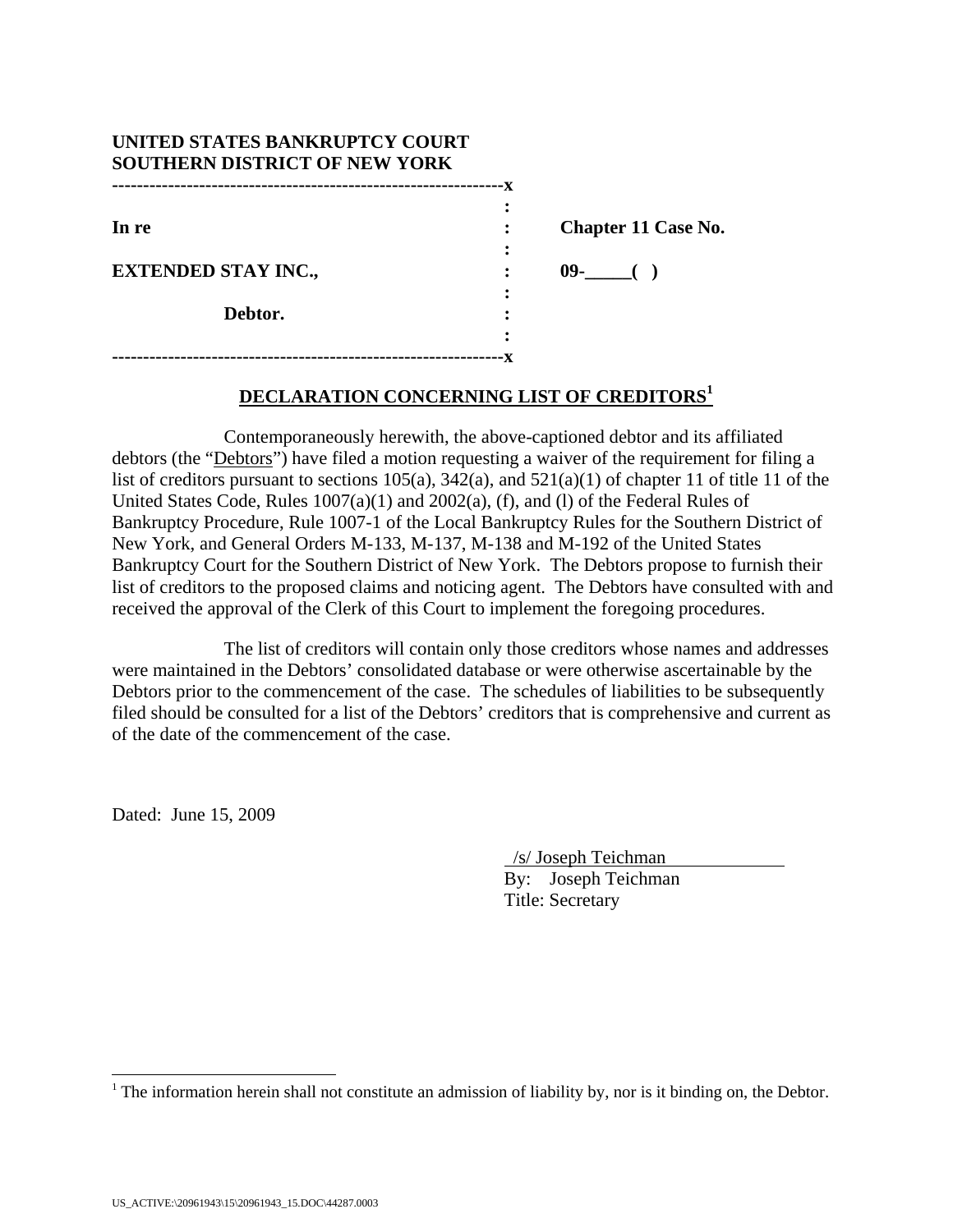| UNITED STATES BANKRUPTCY COURT<br><b>SOUTHERN DISTRICT OF NEW YORK</b> |                            |
|------------------------------------------------------------------------|----------------------------|
| -----------------------                                                |                            |
|                                                                        |                            |
| In re                                                                  | <b>Chapter 11 Case No.</b> |
|                                                                        |                            |
| <b>EXTENDED STAY INC.,</b>                                             | $09-$ ( )                  |
|                                                                        |                            |
| Debtor.                                                                |                            |
|                                                                        |                            |
|                                                                        |                            |

# **LIST OF EQUITY SECURITY HOLDERS PURSUANT TO RULE 1007(a)(3) OF THE FEDERAL RULES OF BANKRUPTCY PROCEDURE**

| Name and Last Known Address<br>of Equity Interest Holder              | <b>Kind of Interest</b> | <b>Number of Interests Held</b> |
|-----------------------------------------------------------------------|-------------------------|---------------------------------|
| BHAC Capital IV, L.L.C.<br>1985 Cedarbridge Ave<br>Lakewood, NJ 08701 | Common Stock            | 100%                            |
| 90 Non-Affiliated Shareholders                                        | <b>Preferred Stock</b>  | $0\%$                           |

## **DECLARATION UNDER PENALTY OF PERJURY**

I, the undersigned authorized officer of Extended Stay Inc., named as the debtor in this case, declare under penalty of perjury that I have reviewed the "List of Equity Security Holders" and that it is true and correct to the best of my knowledge, information and belief, with reliance on appropriate corporate officers.

Dated: June 15, 2009

 /s/ Joseph Teichman By: Joseph Teichman Title: Secretary